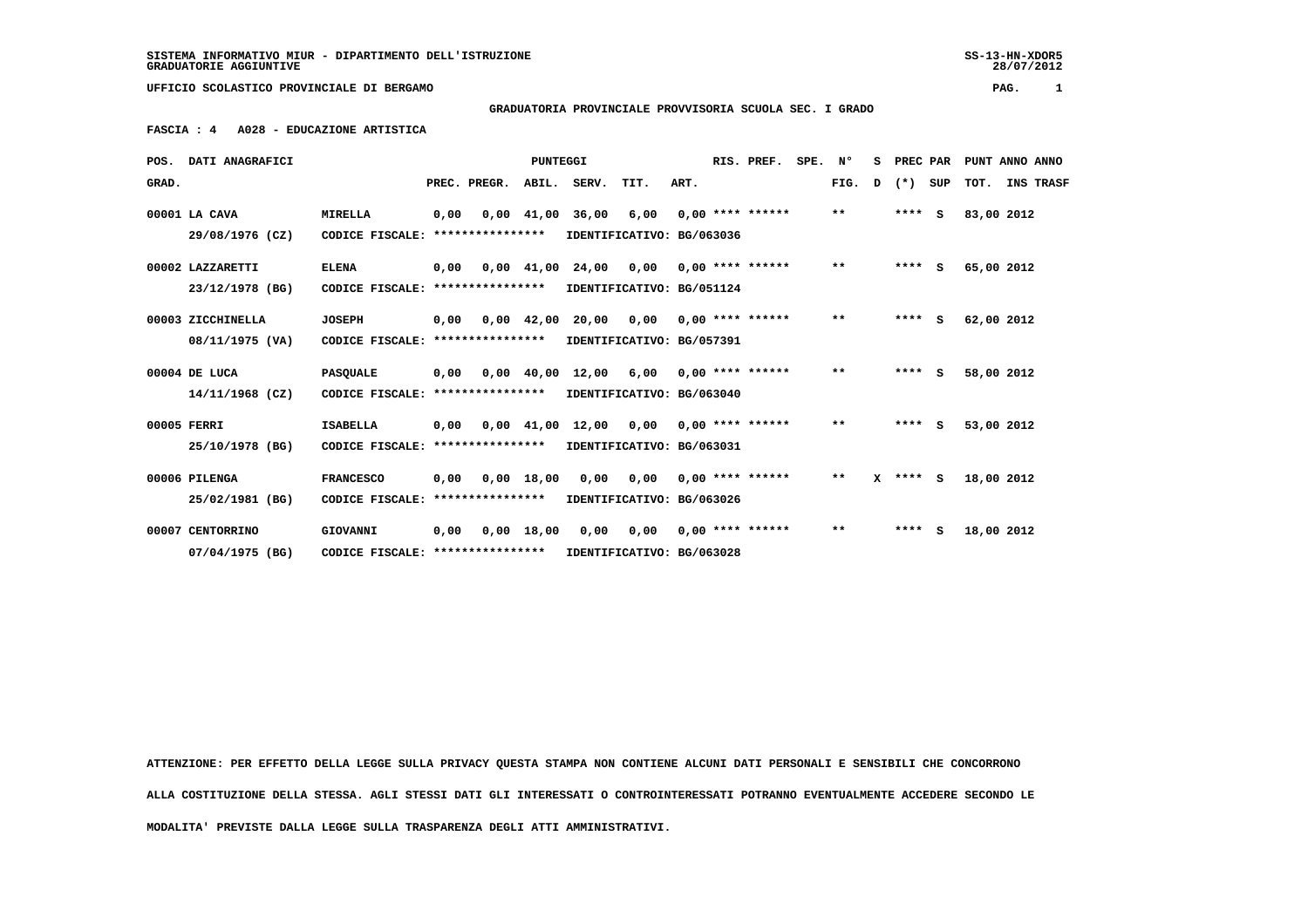28/07/2012

 **UFFICIO SCOLASTICO PROVINCIALE DI BERGAMO PAG. 2**

 **GRADUATORIA PROVINCIALE PROVVISORIA SCUOLA SEC. I GRADO**

 **FASCIA : 4 AB77 - CHITARRA**

| POS.  | <b>DATI ANAGRAFICI</b>           |                                   |      |                          |       | RIS. PREF.<br>PUNTEGGI                                                  |      |      | SPE. | N°                           | s | PREC PAR     |   |              | PUNT ANNO ANNO |                    |            |           |
|-------|----------------------------------|-----------------------------------|------|--------------------------|-------|-------------------------------------------------------------------------|------|------|------|------------------------------|---|--------------|---|--------------|----------------|--------------------|------------|-----------|
| GRAD. |                                  |                                   |      | PREC. PREGR.             | ABIL. | SERV.                                                                   | TIT. | ART. |      |                              |   | FIG.         | D | $(*)$        | SUP            | тот.               |            | INS TRASF |
|       | 00001 RISPOLI<br>15/01/1982 (FG) | <b>TOMMASO</b><br>CODICE FISCALE: | 0,00 | 0.00<br>**************** |       | $6,00$ $94,50$ $21,00$ $66,00$ **** ******<br>IDENTIFICATIVO: BG/044537 |      |      |      |                              |   | $***$        |   |              |                | **** S 187,50 2012 |            |           |
|       |                                  |                                   |      |                          |       |                                                                         |      |      |      |                              |   |              |   |              |                |                    |            |           |
|       | 00002 MERISIO                    | <b>CESARE</b>                     | 0,00 | 0.00                     | 6,00  |                                                                         |      |      |      | 72,00 7,00 66,00 **** ****** |   | $***$        |   | ****         |                | S 151,00 2012      |            |           |
|       | 22/08/1976 (BG)                  | CODICE FISCALE:                   |      | ****************         |       | IDENTIFICATIVO: BG/051078                                               |      |      |      |                              |   |              |   |              |                |                    |            |           |
|       | 00003 DI BISCEGLIE               | <b>VINCENZO</b>                   | 0,00 | 0.00                     |       | $6,00$ 53,25 19,00 66,00 **** ******                                    |      |      |      |                              |   | $***$        |   |              |                | **** S 144,25 2012 |            |           |
|       | 21/06/1974 (BA)                  | CODICE FISCALE:                   |      | ****************         |       | IDENTIFICATIVO: BG/036836                                               |      |      |      |                              |   |              |   |              |                |                    |            |           |
|       | 00004 BRACCHI                    | <b>IVAN</b>                       | 0,00 | 0.00                     |       | $6,00$ $63,00$ $13,00$ $59,40$ **** ******                              |      |      |      |                              |   | $***$        |   | ****         |                | S 141,40 2012      |            |           |
|       | 22/04/1978 (MI)                  | CODICE FISCALE: ***************** |      |                          |       | IDENTIFICATIVO: BG/063032                                               |      |      |      |                              |   |              |   |              |                |                    |            |           |
|       | 00005 SANZOGNI                   | <b>STEFANO</b>                    | 0,00 | 0.00                     |       | $6,00$ 11,00 13,00 57,10 **** ******                                    |      |      |      |                              |   | $***$        |   | $X$ **** $S$ |                |                    | 87,10 2012 |           |
|       | 04/02/1986 (BS)                  | CODICE FISCALE:                   |      | ****************         |       | IDENTIFICATIVO: BG/051101                                               |      |      |      |                              |   |              |   |              |                |                    |            |           |
|       | 00006 ZAMBUTO                    | <b>FABRIZIO</b>                   | 0,00 | 0,00                     |       | $6,00$ 18,00 13,00 29,70 **** ******                                    |      |      |      |                              |   | $\star\star$ |   | $***$ S      |                |                    | 66,70 2012 |           |
|       | 20/12/1986 (BG)                  | CODICE FISCALE:                   |      | ****************         |       | IDENTIFICATIVO: BG/051107                                               |      |      |      |                              |   |              |   |              |                |                    |            |           |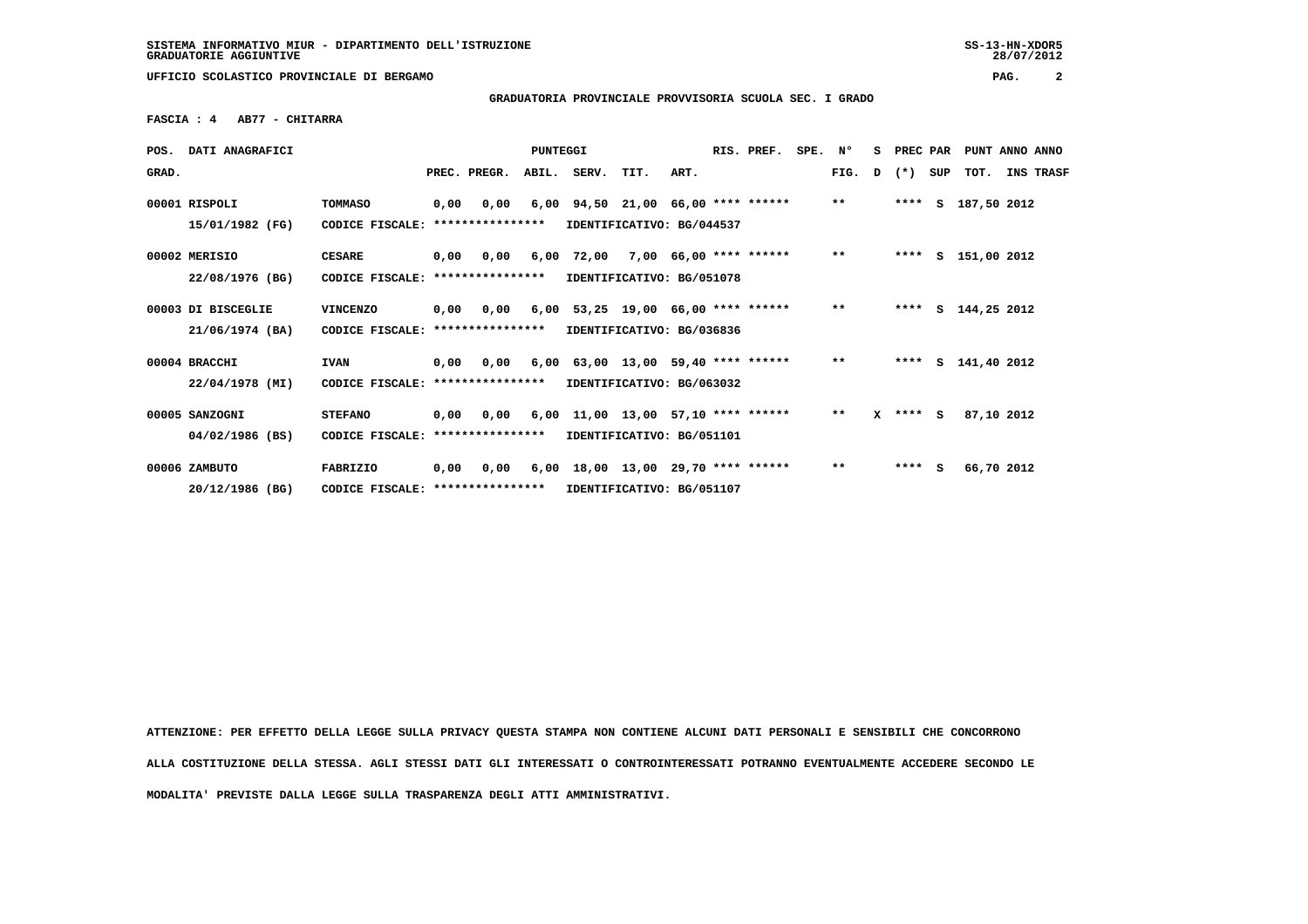**SISTEMA INFORMATIVO MIUR - DIPARTIMENTO DELL'ISTRUZIONE SS-13-HN-XDOR5**GRADUATORIE AGGIUNTIVE

28/07/2012

 **UFFICIO SCOLASTICO PROVINCIALE DI BERGAMO PAG. 3**

 **GRADUATORIA PROVINCIALE PROVVISORIA SCUOLA SEC. I GRADO**

 **FASCIA : 4 AC77 - CLARINETTO**

| DATI ANAGRAFICI<br>POS.             |                 | PUNTEGGI                                  |              |       |       |                                                                 | RIS. PREF. |  |                          | SPE. N° |        | S. | PREC PAR |     | PUNT ANNO ANNO |                  |
|-------------------------------------|-----------------|-------------------------------------------|--------------|-------|-------|-----------------------------------------------------------------|------------|--|--------------------------|---------|--------|----|----------|-----|----------------|------------------|
| GRAD.                               |                 |                                           | PREC. PREGR. | ABIL. | SERV. | TIT.                                                            | ART.       |  |                          |         | FIG. D |    | $(* )$   | SUP | тот.           | <b>INS TRASF</b> |
| 00001 BERTULETTI<br>24/04/1972 (BG) | <b>VERONICA</b> | 0.00<br>CODICE FISCALE: ****************  | 0,00         |       |       | 6,00 85,50 18,00 32,30 **** ******<br>IDENTIFICATIVO: BG/041034 |            |  |                          |         | $***$  |    | ****     | s   | 141,80 2012    |                  |
| 00002 CANNATA<br>01/11/1979 (SR)    | <b>ADALGISA</b> | 0.00<br>CODICE FISCALE: ***************** | 0,00         | 6,00  | 0,00  | IDENTIFICATIVO: BG/057379                                       |            |  | 9,00 20,40 **** ****** P |         | $* *$  | x  | ****     | S.  | 35,40 2012     |                  |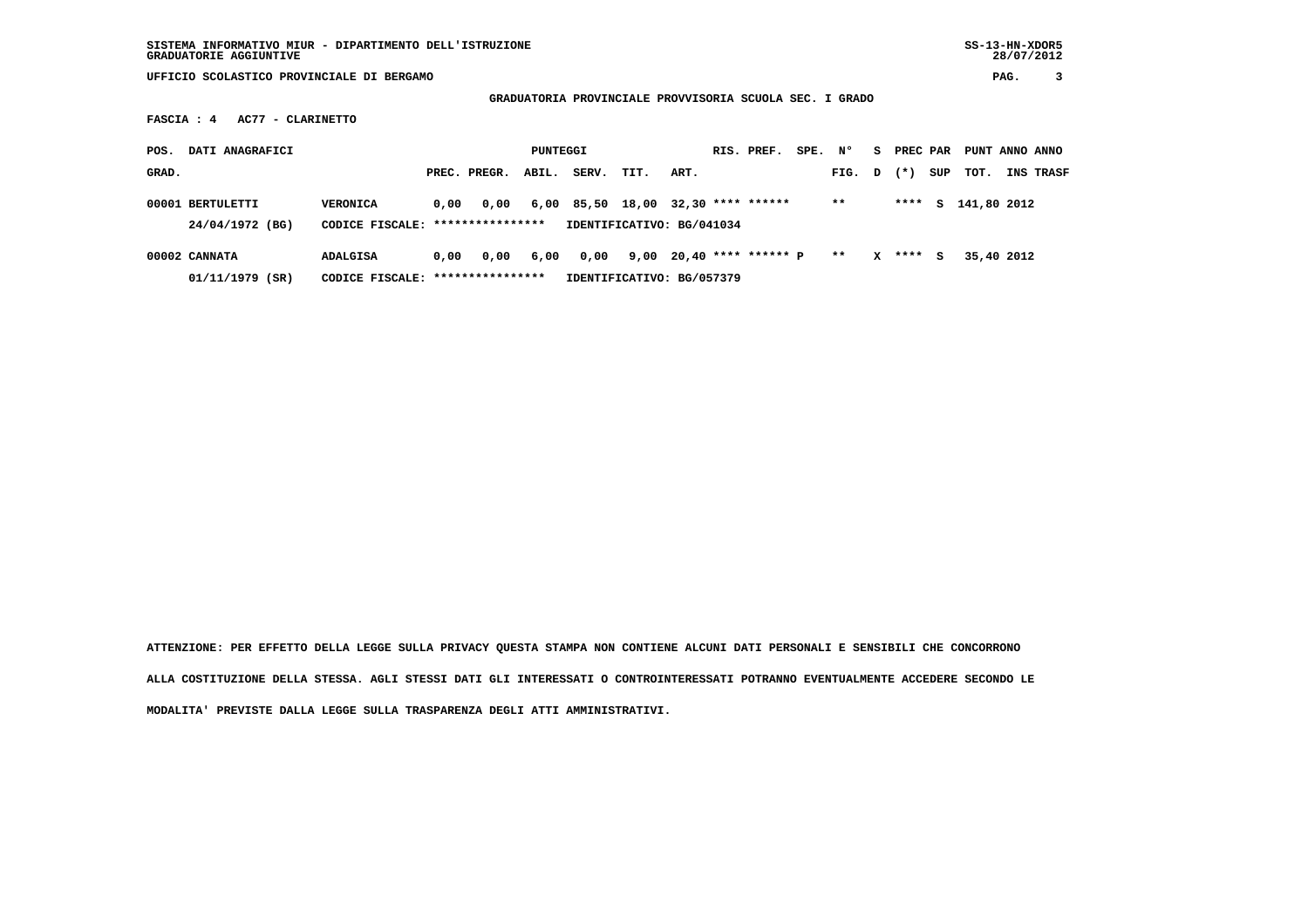**SISTEMA INFORMATIVO MIUR - DIPARTIMENTO DELL'ISTRUZIONE SS-13-HN-XDOR5**GRADUATORIE AGGIUNTIVE

28/07/2012

 **UFFICIO SCOLASTICO PROVINCIALE DI BERGAMO PAG. 4**

 **GRADUATORIA PROVINCIALE PROVVISORIA SCUOLA SEC. I GRADO**

 **FASCIA : 4 AG77 - FLAUTO**

| POS.  | DATI ANAGRAFICI                   |                                                      |      |              | PUNTEGGI |                                                                         |      |      | RIS. PREF. | SPE. N° |              | S. | PREC PAR |     | PUNT ANNO ANNO |                  |
|-------|-----------------------------------|------------------------------------------------------|------|--------------|----------|-------------------------------------------------------------------------|------|------|------------|---------|--------------|----|----------|-----|----------------|------------------|
| GRAD. |                                   |                                                      |      | PREC. PREGR. |          | ABIL. SERV.                                                             | TIT. | ART. |            |         | FIG. D $(*)$ |    |          | SUP | тот.           | <b>INS TRASF</b> |
|       | 00001 ANGELO<br>13/09/1981 (TP)   | <b>FLORIANA</b><br>CODICE FISCALE: ***************** | 0,00 | 0,00         |          | $6,00$ $97,50$ $12,00$ $24,20$ **** ******<br>IDENTIFICATIVO: BG/063023 |      |      |            |         | $* *$        |    | ****     |     | S 139,70 2012  |                  |
|       | 00002 DI LIDDO<br>24/08/1985 (BA) | <b>GIUSEPPE</b><br>CODICE FISCALE: ****************  | 0,00 | 0,00         |          | $6,00$ 39,00 17,00 66,00 **** ******<br>IDENTIFICATIVO: BG/063029       |      |      |            |         | $* *$        |    | ****     | S.  | 128,00 2012    |                  |
|       | 00003 NORIS<br>02/02/1983 (BG)    | VALENTINA<br>CODICE FISCALE: ****************        | 0,00 | 0,00         |          | 6,00 18,00 15,00 59,70 **** ******<br>IDENTIFICATIVO: BG/063046         |      |      |            |         | $***$        |    | $***$ S  |     | 98,70 2012     |                  |
|       | 00004 GALLO<br>20/01/1986 (VI)    | <b>DAMIANA</b><br>CODICE FISCALE: *****************  | 0.00 | 0.00         |          | $6,00$ $40,50$ $15,00$ $16,70$ **** ******<br>IDENTIFICATIVO: BG/063018 |      |      |            |         | $***$        |    | $***$ S  |     | 78,20 2012     |                  |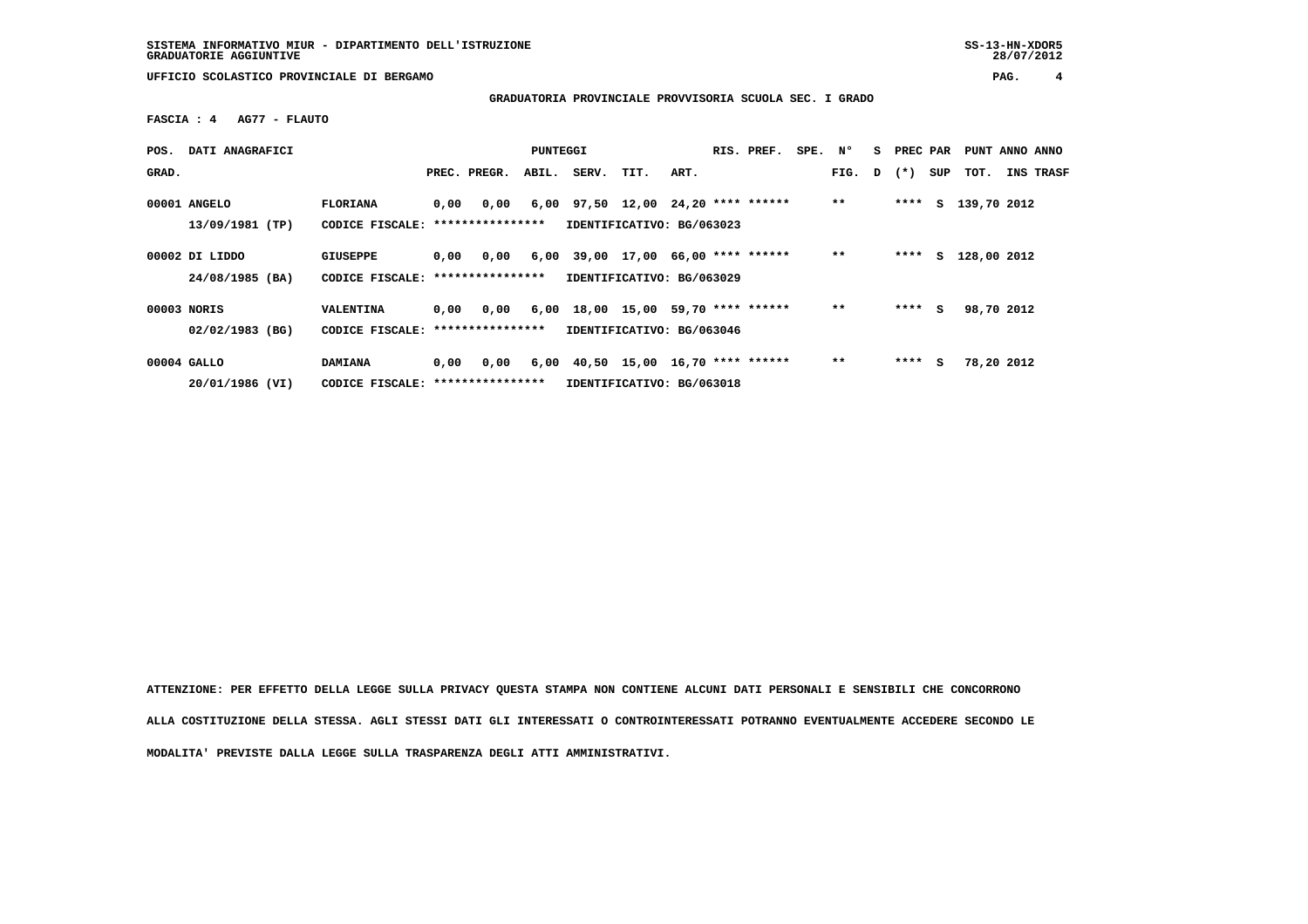| $SS-13-HN-XDOR5$<br>SISTEMA INFORMATIVO MIUR - DIPARTIMENTO DELL'ISTRUZIONE<br>GRADUATORIE AGGIUNTIVE |                                                         |                           |                   |                       |             |                |  |  |  |  |  |  |  |  |  |
|-------------------------------------------------------------------------------------------------------|---------------------------------------------------------|---------------------------|-------------------|-----------------------|-------------|----------------|--|--|--|--|--|--|--|--|--|
|                                                                                                       | UFFICIO SCOLASTICO PROVINCIALE DI BERGAMO               |                           |                   |                       |             |                |  |  |  |  |  |  |  |  |  |
|                                                                                                       | GRADUATORIA PROVINCIALE PROVVISORIA SCUOLA SEC. I GRADO |                           |                   |                       |             |                |  |  |  |  |  |  |  |  |  |
| AI77 - PERCUSSIONI<br>FASCIA : 4                                                                      |                                                         |                           |                   |                       |             |                |  |  |  |  |  |  |  |  |  |
| DATI ANAGRAFICI<br>POS.                                                                               |                                                         | PUNTEGGI                  | RIS. PREF.        | SPE. N°<br>S PREC PAR |             | PUNT ANNO ANNO |  |  |  |  |  |  |  |  |  |
| GRAD.                                                                                                 | PREC. PREGR.<br>ABIL.                                   | SERV.<br>TIT.<br>ART.     |                   | $(* )$<br>FIG. D      | SUP<br>тот. | INS TRASF      |  |  |  |  |  |  |  |  |  |
| $00001$ GALLI<br><b>ROBERTO</b>                                                                       | 0,00<br>6,00<br>0.00                                    | 72,00 11,00               | 43,80 **** ****** | $* *$<br>****         | s.          | 132,80 2012    |  |  |  |  |  |  |  |  |  |
| 11/06/1980 (BG)                                                                                       | CODICE FISCALE: *****************                       | IDENTIFICATIVO: BG/063042 |                   |                       |             |                |  |  |  |  |  |  |  |  |  |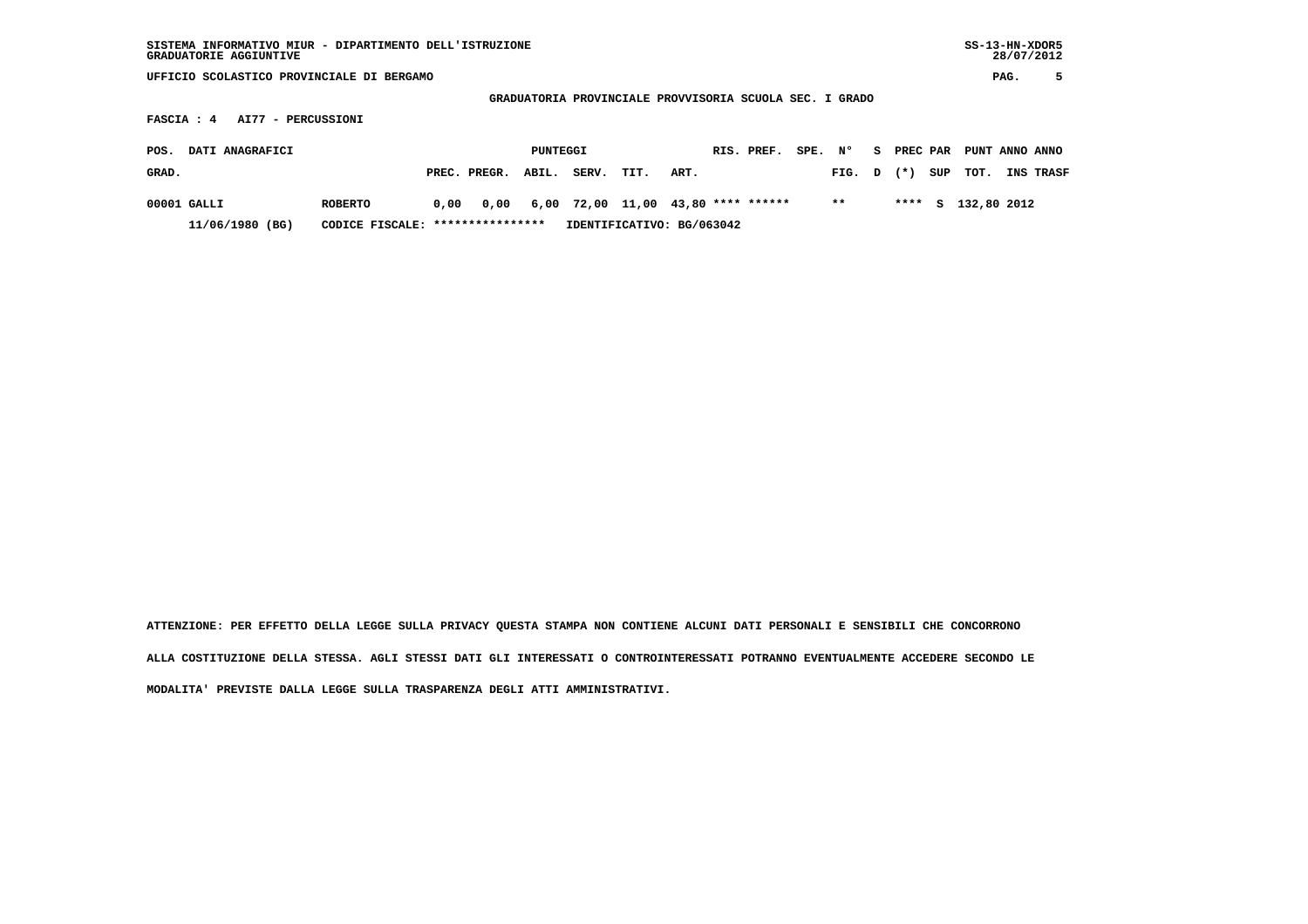28/07/2012

 **UFFICIO SCOLASTICO PROVINCIALE DI BERGAMO PAG. 6**

 **GRADUATORIA PROVINCIALE PROVVISORIA SCUOLA SEC. I GRADO**

 **FASCIA : 4 AJ77 - PIANOFORTE**

|       | POS. DATI ANAGRAFICI |                                   | PUNTEGGI |              |      | RIS. PREF.  |                                      |      | SPE. N° |                         | s |              | PREC PAR PUNT ANNO ANNO |         |                      |  |
|-------|----------------------|-----------------------------------|----------|--------------|------|-------------|--------------------------------------|------|---------|-------------------------|---|--------------|-------------------------|---------|----------------------|--|
| GRAD. |                      |                                   |          | PREC. PREGR. |      | ABIL. SERV. | TIT.                                 | ART. |         |                         |   | FIG.         | D                       | (*) SUP | TOT. INS TRASF       |  |
|       | 00001 DELMIGLIO      | STEFANO RICCA                     | 0,00     | 0,00         |      |             | 6,00 110,25 21,00 66,00 **** ******  |      |         |                         |   | $* *$        |                         |         | **** S 203,25 2012   |  |
|       | 14/11/1973 (MI)      | CODICE FISCALE: ***************** |          |              |      |             | IDENTIFICATIVO: BG/020620            |      |         |                         |   |              |                         |         |                      |  |
|       | 00002 CANNAVO'       | MICHELANGELO                      | 0,00     | 0,00         |      |             | 6,00 97,50 7,00 66,00 **** ******    |      |         |                         |   | $***$        |                         |         | X **** S 176,50 2012 |  |
|       | $30/11/1968$ (CL)    | CODICE FISCALE: ***************** |          |              |      |             | IDENTIFICATIVO: BG/051074            |      |         |                         |   |              |                         |         |                      |  |
|       | 00003 TRIVELLA       | <b>DANIELE</b>                    | 0,00     | 0.00         |      |             | 6,00 57,00 7,00 66,00 **** ******    |      |         |                         |   | $***$        |                         |         | **** S 136,00 2012   |  |
|       | 14/09/1968 (BG)      | CODICE FISCALE: ****************  |          |              |      |             | IDENTIFICATIVO: BG/063020            |      |         |                         |   |              |                         |         |                      |  |
|       | 00004 ZOCCHI         | <b>MARIA</b>                      | 0.00     | 0,00         |      |             | 6,00 27,00 24,00 58,00 **** ****** P |      |         |                         |   | $* *$        |                         |         | **** S 115,00 2012   |  |
|       | 18/04/1980 (NA)      | CODICE FISCALE: ****************  |          |              |      |             | IDENTIFICATIVO: BG/044349            |      |         |                         |   |              |                         |         |                      |  |
|       | 00005 CORIO          | <b>MATTEO</b>                     | 0.00     | 0.00         |      |             | $6,00$ $54,00$ $4,00$                |      |         | 5,50 **** ******        |   | $* *$        |                         | ****    | 69,50 2012           |  |
|       | 23/10/1973 (BG)      | CODICE FISCALE: ****************  |          |              |      |             | IDENTIFICATIVO: BG/063035            |      |         |                         |   |              |                         |         |                      |  |
|       | 00006 MARTIGNANO     | <b>ROSA ANNA</b>                  | 0,00     | 0.00         |      |             | 6,00 36,00 6,00                      |      |         | $0.00$ **** ******      |   | $\star\star$ |                         | $***$ S | 48,00 2012           |  |
|       | $06/12/1968$ (LE)    | CODICE FISCALE: ****************  |          |              |      |             | IDENTIFICATIVO: BG/037362            |      |         |                         |   |              |                         |         |                      |  |
|       | 00007 MORABITO       | <b>FRANCESCO</b>                  | 0,00     | 0,00         | 6,00 |             | $3,00$ 13,00 9,50 **** ******        |      |         |                         |   | $**$         |                         | $***5$  | 31,50 2012           |  |
|       | 06/12/1972 (RC)      | CODICE FISCALE: ***************** |          |              |      |             | IDENTIFICATIVO: BG/063025            |      |         |                         |   |              |                         |         |                      |  |
|       | 00008 LITTO          | <b>ILARIA</b>                     | 0.00     | 0.00         | 6,00 | 0.00        |                                      |      |         | $0,00$ 1,50 **** ****** |   | $**$         |                         | $***$ S | 7,50 2012            |  |
|       | 14/05/1980 (NA)      | CODICE FISCALE: ****************  |          |              |      |             | IDENTIFICATIVO: BG/063030            |      |         |                         |   |              |                         |         |                      |  |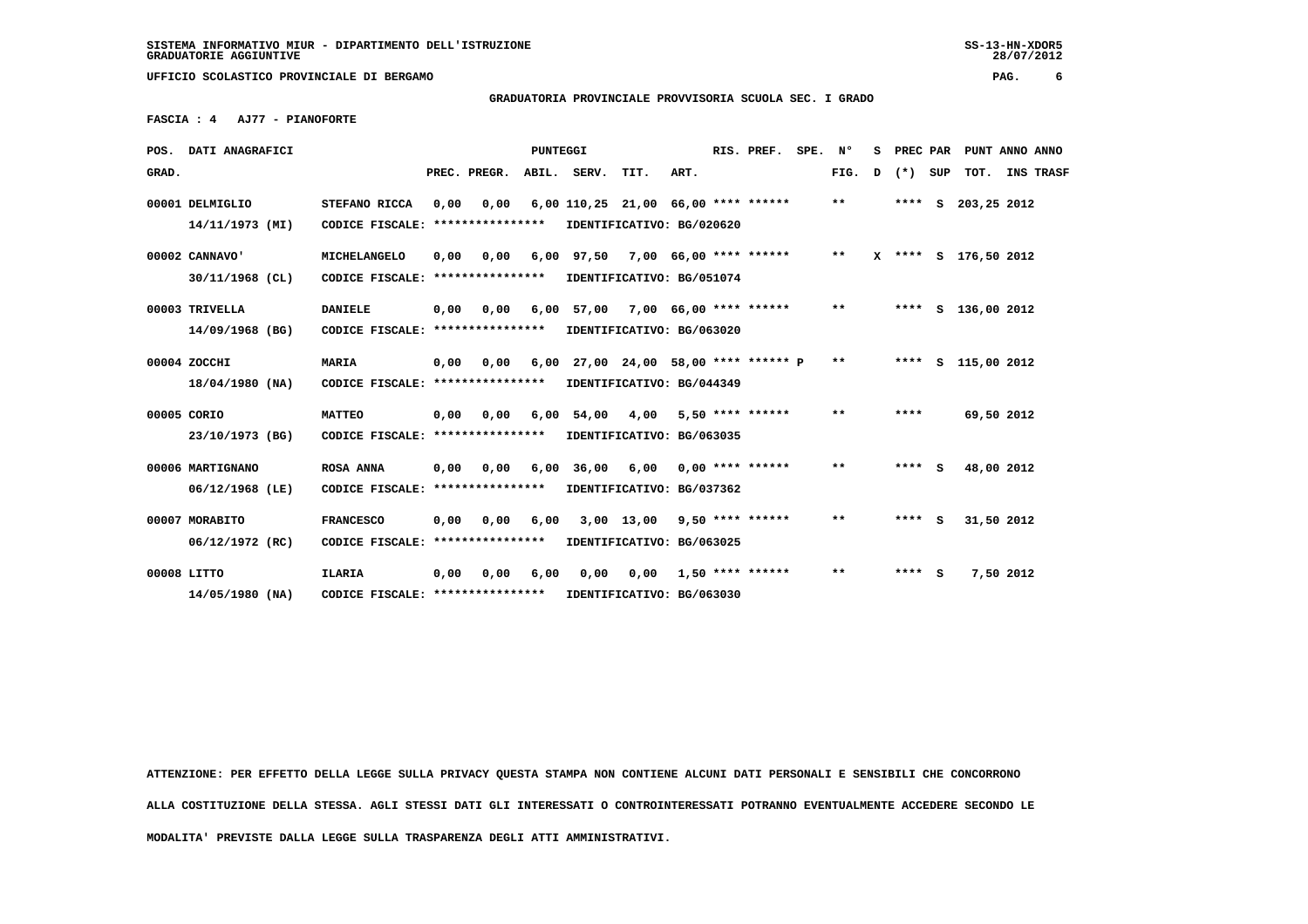| SISTEMA INFORMATIVO MIUR - DIPARTIMENTO DELL'ISTRUZIONE | SS-13-HN-XDOR5 |
|---------------------------------------------------------|----------------|
| <b>GRADUATORIE AGGIUNTIVE</b>                           | 28/07/2012     |

 **UFFICIO SCOLASTICO PROVINCIALE DI BERGAMO PAG. 7**

 **GRADUATORIA PROVINCIALE PROVVISORIA SCUOLA SEC. I GRADO**

 **FASCIA : 4 AL77 - TROMBA**

| POS.  | DATI ANAGRAFICI                    |                                                      | PUNTEGGI                          |              |       |       |                                                                         | RIS. PREF. |  |                          | SPE. | N°     | S. | PREC PAR  |     | PUNT ANNO ANNO |           |
|-------|------------------------------------|------------------------------------------------------|-----------------------------------|--------------|-------|-------|-------------------------------------------------------------------------|------------|--|--------------------------|------|--------|----|-----------|-----|----------------|-----------|
| GRAD. |                                    |                                                      |                                   | PREC. PREGR. | ABIL. | SERV. | TIT.                                                                    | ART.       |  |                          |      | FIG. D |    | $(\star)$ | SUP | тот.           | INS TRASF |
|       | 00001 MAZZOLENI<br>12/01/1968 (BG) | <b>FRANCESCO</b><br>CODICE FISCALE: **************** | 0.00                              | 0.00         |       |       | $6,00$ $46,50$ $13,00$ $66,00$ **** ******<br>IDENTIFICATIVO: BG/063024 |            |  |                          |      | $* *$  | x  | ****      | s   | 131,50 2012    |           |
|       | $00002$ STELLA                     | <b>ALESSANDRO</b>                                    | 0.00                              | 0.00         | 6,00  | 36,00 |                                                                         |            |  | $0,00$ 66,00 **** ****** |      | $* *$  |    | ****      | S.  | 108,00 2012    |           |
|       | 14/11/1985 (BG)                    |                                                      | CODICE FISCALE: ***************** |              |       |       | IDENTIFICATIVO: BG/063015                                               |            |  |                          |      |        |    |           |     |                |           |